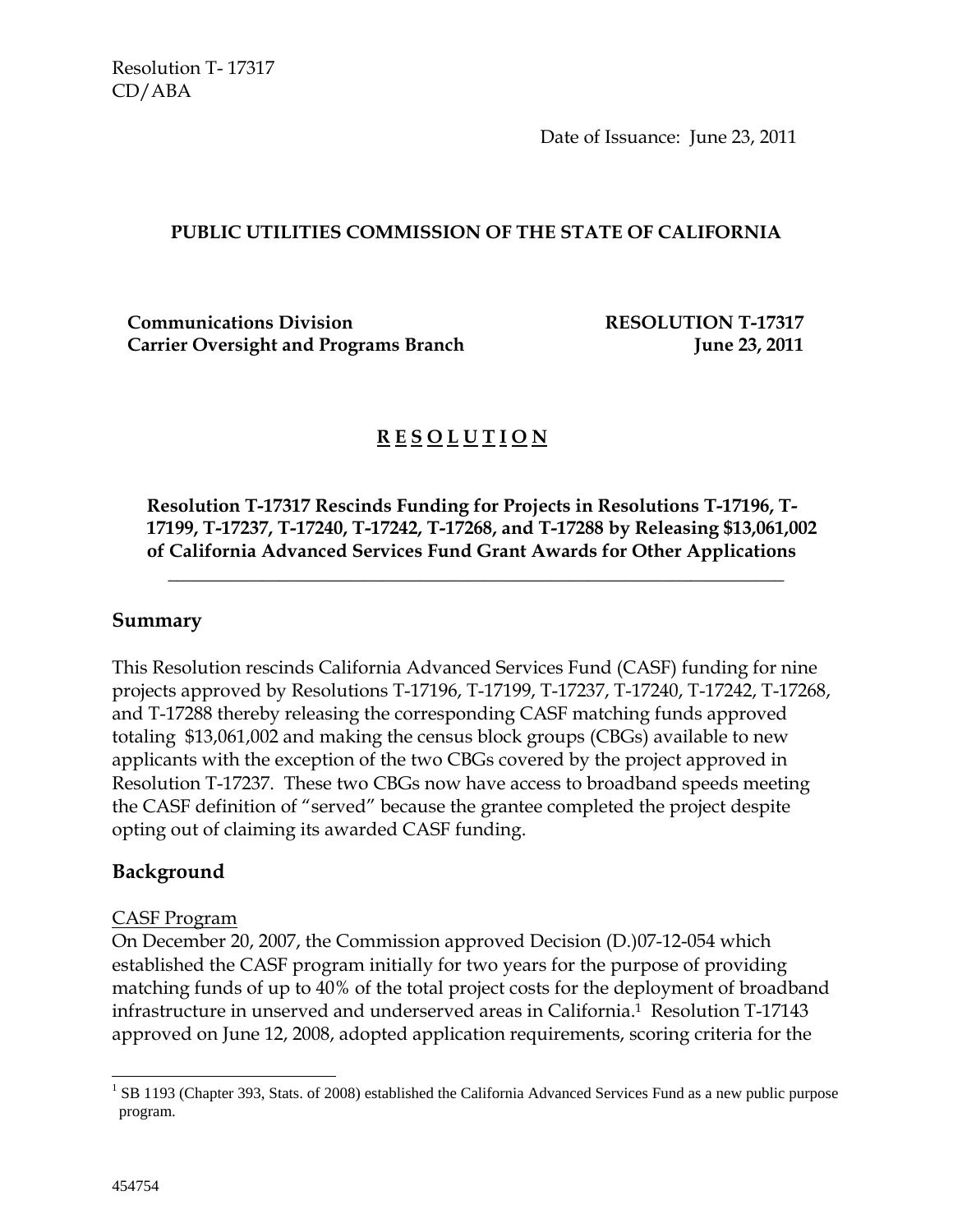award of funds, and a prescribed timeline for other filings and notifications including a projected Commission Meeting date for final approval of award(s). On September 25, 2010, the Governor signed Senate Bill (SB) 10402 to extend the CASF program beyond January 1, 2013, and to continue the efforts of promoting the state's goal of increased broadband deployment, access, and adoption in rural California. To implement the provisions of SB 1040 and to address possible changes to the program based on CASF's three year implementation experience, the Commission opened Rulemaking (R.)10-12- 008 on December 16, 2010, to consider new and revised processes to improve the CASF program.

## Recovery Act

On February 17, 2009, President Barack Obama signed Public Law No. 111-5, the American Recovery and Reinvestment Act (Recovery Act), appropriating \$7.2 million for the expansion of broadband access to unserved and underserved communities across the United States to increase jobs, spur investments in technology and infrastructure, and provide long-term economic benefits.

On July 9, 2009, the Commission issued D.09-07-020 approving a new round of broadband projects that would complement broadband grants awarded under the Recovery Act. While retaining the 40% matching grant process, the Commission in this Decision authorized providers an option to seek a 10% grant from the CASF concurrent with efforts to seek an 80% grant from the Recovery Act fund. The Commission approved several projects for CASF funding contingent on the applicants receiving matching federal grants under the Recovery Act provisions.

Through application processes established by the Department of Commerce3, two application rounds for Recovery Act funding yielded several grant awards for California broadband infrastructure projects during 2009.

## **Discussion**

 $\overline{a}$ 

The Communications Division (CD) found that nine projects totaling \$13,061,002 will not require the CASF approved funding for the following reasons:

## **A. Recipients Opting Out of Projects**

<sup>&</sup>lt;sup>2</sup> SB 1040 (Chapter 317, Stats. of 2010) amended Public Utilities Code §281 by providing an additional \$125 million to fund three programs: the Broadband Infrastructure Grant Account; The Rural and Urban Regional Broadband Consortia Account; and The Broadband Infrastructure Revolving Loan Account. 3

 $3$  Under the U.S. Department of Commerce, the National Telecommunications Information Administration and the Rural Utility Service administered limited-time federal grant/loan programs for the deployment of broadband infrastructure.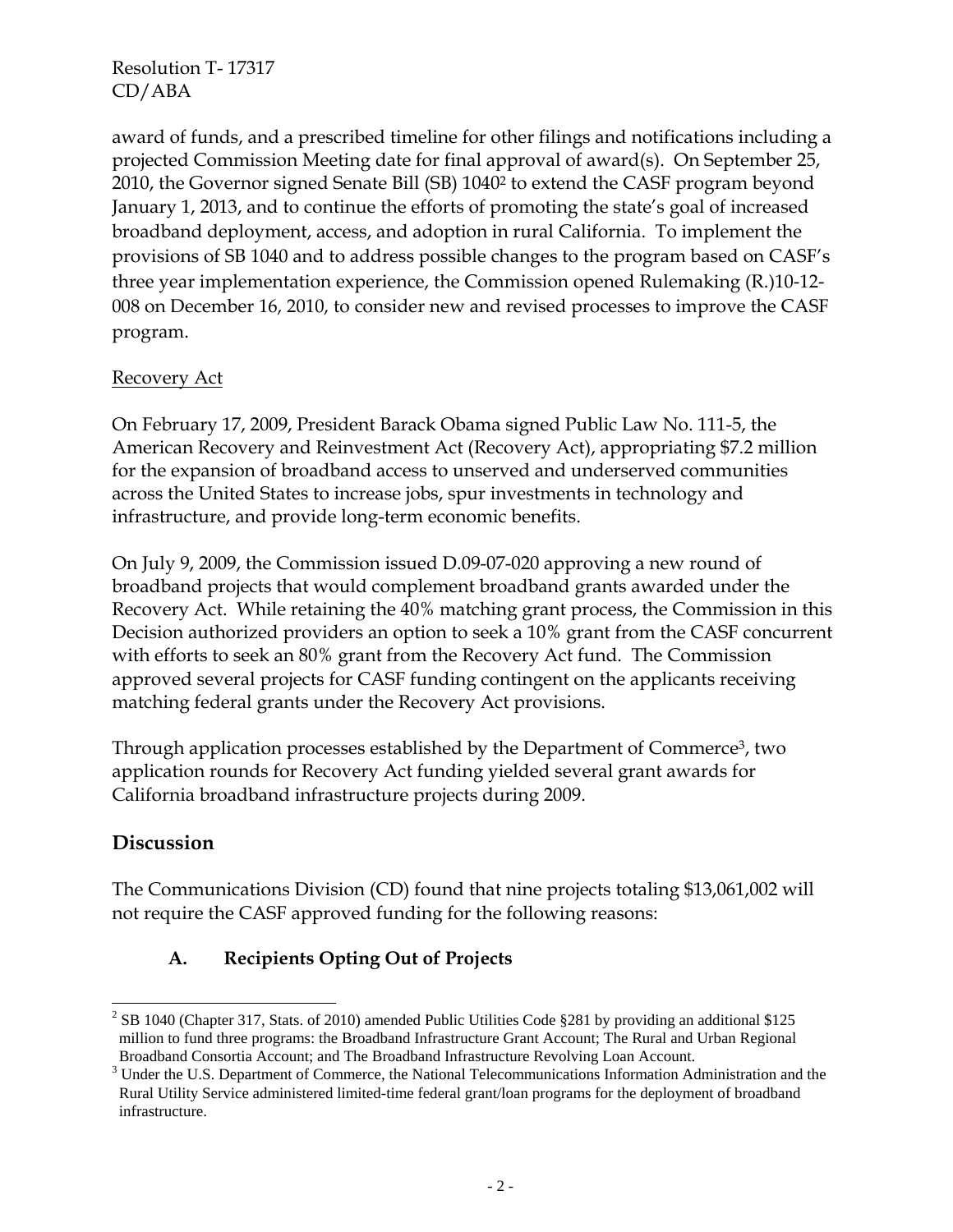On March 4, 2011, AT&T informed CD of its decision not to pursue construction of four projects which the Commission approved for 40% funding awards in two Resolutions during 2009.

Resolution T-17196 – Irwin and Oakdale Projects: AT&T opted to discontinue construction plans due to the economic inability to recover sufficient revenues to recover the costs of facilities construction. The Commission awarded a total amount of \$150,194 for the Irwin and Oakdale projects. The Commission should (1) pool the corresponding CBGs in Merced, San Joaquin, and Stanislaus counties again so that they are open for new project proposals and (2) release the awarded 40% CASF funds.

Resolution T-17199 – Carmel and Madera Acres Projects: Similarly, AT&T opted to discontinue construction plans for the Carmel and Madera Acres projects due to the economic inability to recover sufficient revenues for the costs of facilities construction. The Commission awarded a total amount of \$134,384 for these project areas. The Commission should (1) pool the corresponding Carmel and Madera Acres CBGs in Madera and Monterey counties again so that they are open for new project proposals and (2) release the awarded 40% CASF funds.

## **B. Recipient Opting Out of CASF Funding**

Although the Commission approved in Resolution T-17237 a 40% CASF award for Siskiyou Telephone Company's (Siskiyou) Seiad Valley project on November 20, 2009, Siskiyou chose to construct the project using its own capital. On September 2, 2010, Siskiyou notified CD that it completed construction of the 30 mile underground fiber optic network to replace aerial copper wire in two underserved census block groups. The new facilities deliver 3 megabits per second (Mbps) upload and 1 Mbps download which meets the Commission's benchmark speed. Therefore, the California broadband data map now reflects that the Seiad Valley project area in Siskiyou's service territory is already served. Since Siskiyou opted out of claiming the award of \$2,621,824 for the completed project, the Commission should release the awarded CASF funds but not the two CBGs, which now meet the Commission's definition of "served."

## **C. Recipients' Inability to Secure Matching Recovery Act Funds**

The recipients of the following four Commission-approved CASF-contingent grant awards of 10% each did not secure Recovery Act funding:

 Resolution T-17240 approved November 20, 2009, for The University Corporation at Monterey Bay Central Coast Broadband Consortium, \$4,975,009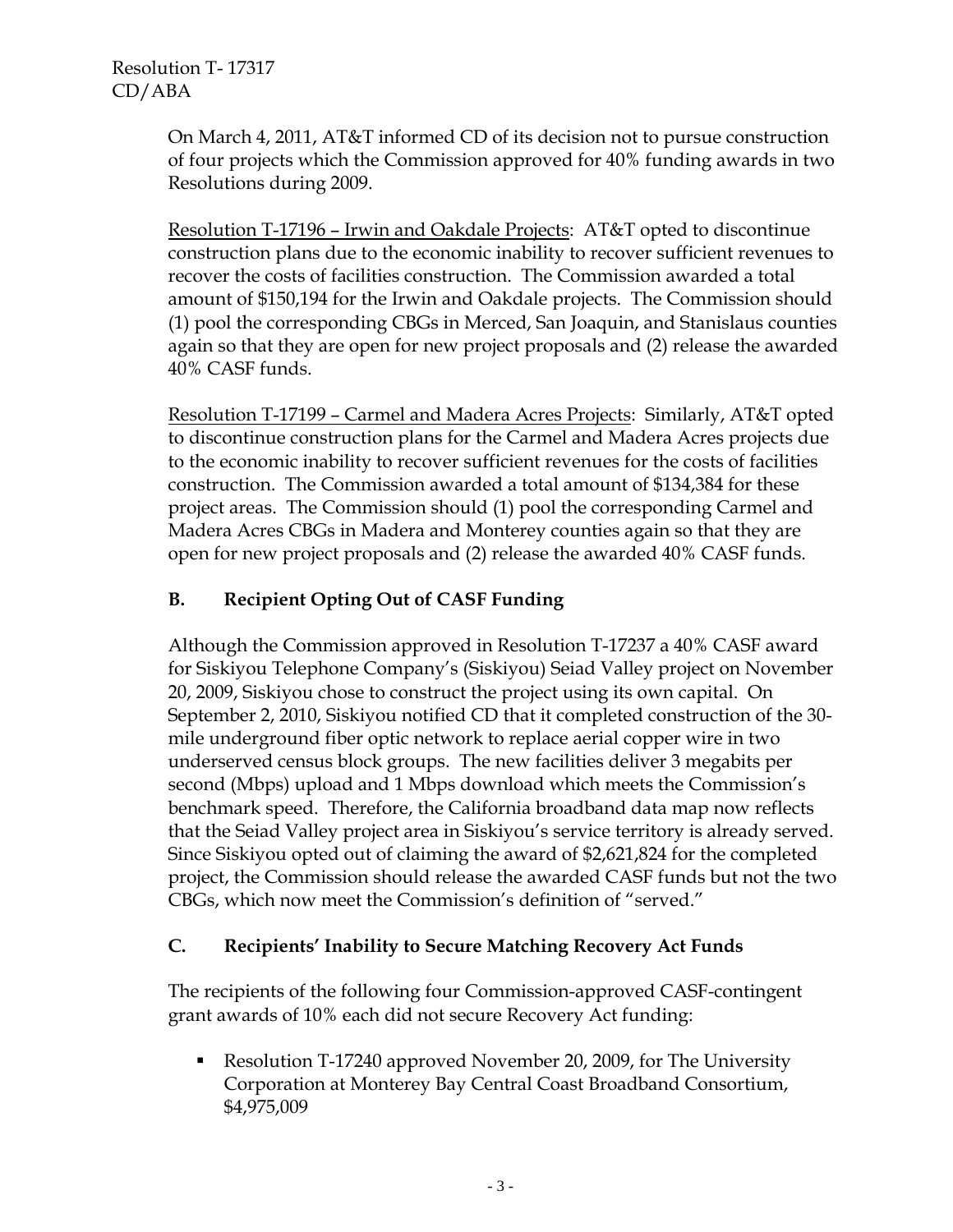- Resolution T-17242 approved November 20, 2009, for Nevada County Economic Resource Council, \$1,312,747
- Resolution T-17268 approved July 8, 2010, for Siskiyou County Economic Development Council, \$1,697,029
- Resolution T-17288 approved September 2, 2010, for Redwood Telephone, LLC, \$2,169,815

Although these CASF grant awards were contingent on Recovery Act funding, CD allotted additional time to these recipients to seek alternative funding to finance the costs of construction. To date, they have been unsuccessful in acquiring outside investments, sponsorships, or federal grant awards. During this time, CD deferred action on prospective applications and inquiries in these committed CBGs pending the outcome of the applicants' efforts to secure other financing sources. By rescinding these four projects now, the Commission can open the corresponding CBG areas to prospective applicants and release the 10% grant awards totaling \$10,154,600.

CD recommends that the Commission rescind these awards as discussed above. The Commission should release the CASF funds allocated to these projects and, except for the two census block groups of Siskiyou's Seiad Valley project, return the CBGs to the pool of unserved and underserved areas for reallocation to other applicants/grants.

|                | <b>Resolution</b> | Applicant                                          | Project                                                | County                              | Amount       |
|----------------|-------------------|----------------------------------------------------|--------------------------------------------------------|-------------------------------------|--------------|
| A.             | T-17196           | AT&T                                               | Irwin                                                  | Merced                              | \$41,411     |
|                |                   | AT&T                                               | Oakdale                                                | San Joaquin,<br><b>Stanislaus</b>   | \$108,783    |
|                | T-17199           | AT&T                                               | Carmel                                                 | Monterey                            | \$91,083     |
|                |                   | AT&T                                               | Madera Acres                                           | Madera                              | \$43,301     |
| <b>B.</b>      | T-17237           | Siskiyou Telephone                                 | Siskiyou Seiad                                         | Siskiyou                            | \$2,621,824  |
| $\mathbf{C}$ . | T-17240           | The University<br>Corporation at Monterey<br>Bay   | <b>Central Coast</b><br><b>Broadband Consortium</b>    | Monterey, San<br>Benito, Santa Cruz | \$4,975,009  |
|                | T-17242           | Nevada County<br>Economic Resource<br>Council      | Nevada County<br>Connected                             | Nevada, Placer                      | \$1,312,747  |
|                | T-17268           | Siskiyou County<br>Economic Development<br>Council | <b>SCEDC</b>                                           | Siskiyou                            | \$1,697,029  |
|                | T-17288           | Redwood Telephone                                  | Northern California<br>Open Community Fiber<br>Network | Del Norte,<br>Humboldt              | \$2,169,815  |
|                |                   | <b>TOTAL FUNDING RELEASED</b>                      |                                                        |                                     | \$13,061,002 |

A summary of the funds released is shown: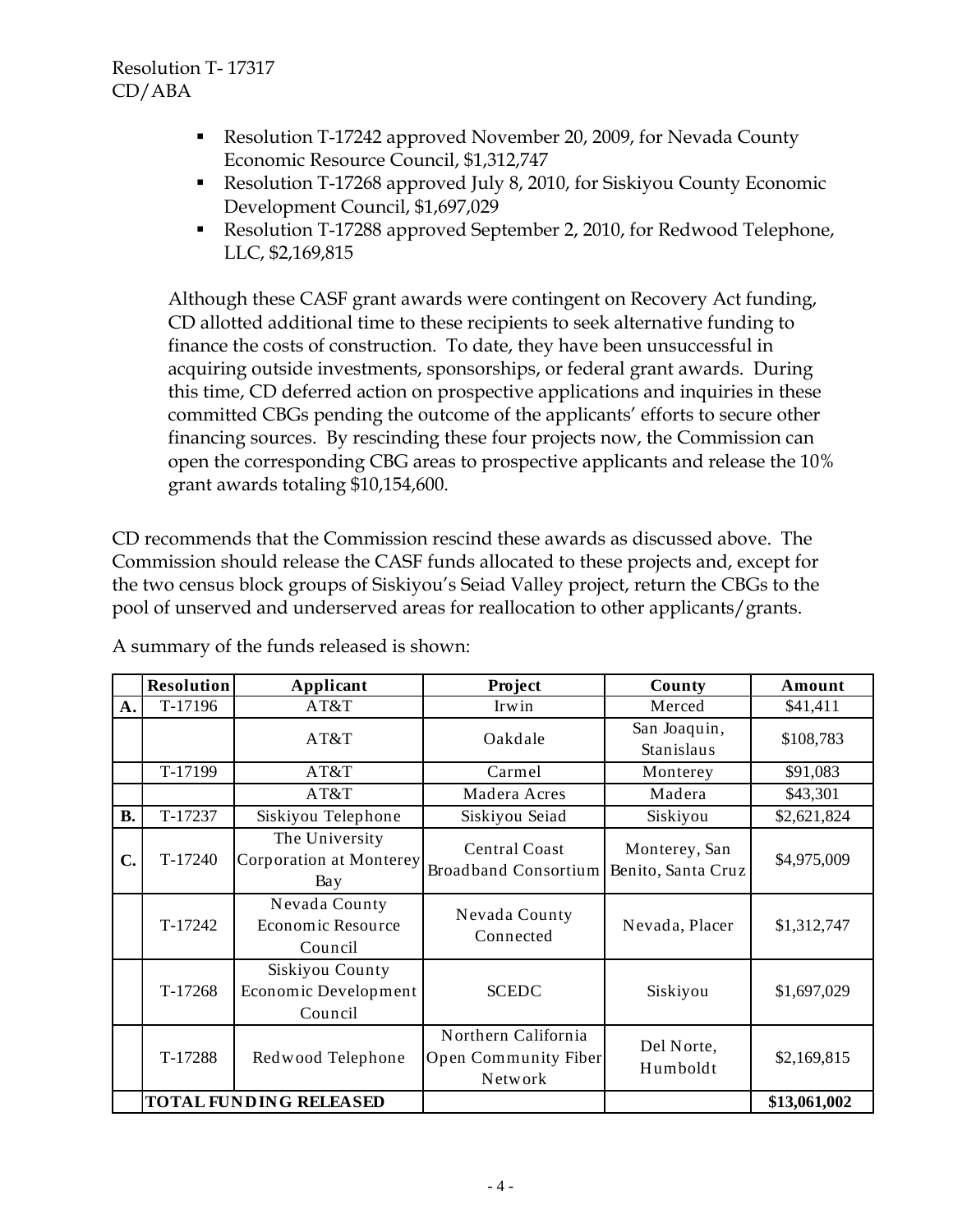The list of CBGs made available for new CASF project proposals is shown in Appendix A.

As a result of rescinding these nine projects in seven Resolutions, the Commission modifies the total approved CASF funding level from \$57.87 to \$44.81 million.

# **Comments on Draft Resolution**

In compliance with PU Code §311(g), a notice letter was emailed on May 24, 2011, informing all CASF applicants and parties on the service list of R.06-06-028 of the availability of the draft of this Resolution for public comments at the Commission's website http://www.cpuc.ca.gov/static/documents/index.htm. This letter also informed parties that the final conformed Resolution adopted by the Commission will be posted and available at this same website.

The Commission did not receive any comments on this resolution.

# **Findings**

- 1. In Decision (D.)07-12-054, the Commission established the California Advanced Services Fund (CASF).
- 2. The CASF was established initially as a two-year program that will provide matching funds of up to 40% of the total project costs for the deployment of broadband infrastructure in underserved and underserved areas in California.
- 3. Resolution T-17143, approved on June 12, 2008, adopts the application requirements and scoring criteria for the award of funds, a prescribed timeline for other filings, and notifications including a projected Commission Meeting date for final approval of award(s).
- 4. Senate Bill 1040 signed by the Governor on September 25, 2010, extends the CASF program and amends Public Utilities Code Section 281 by providing additional funds to three programs. In Rulemaking (R.)10-12-008, issued December 16, 2010, the Commission will establish new CASF standards and processes to continue deployment efforts for California.
- 5. To complement broadband grants awarded under the federal government's American Recovery and Reinvestment Act (Recovery Act), the Commission issued D.09-07-020 on July 9, 2009, approving a new CASF schedule and plan for an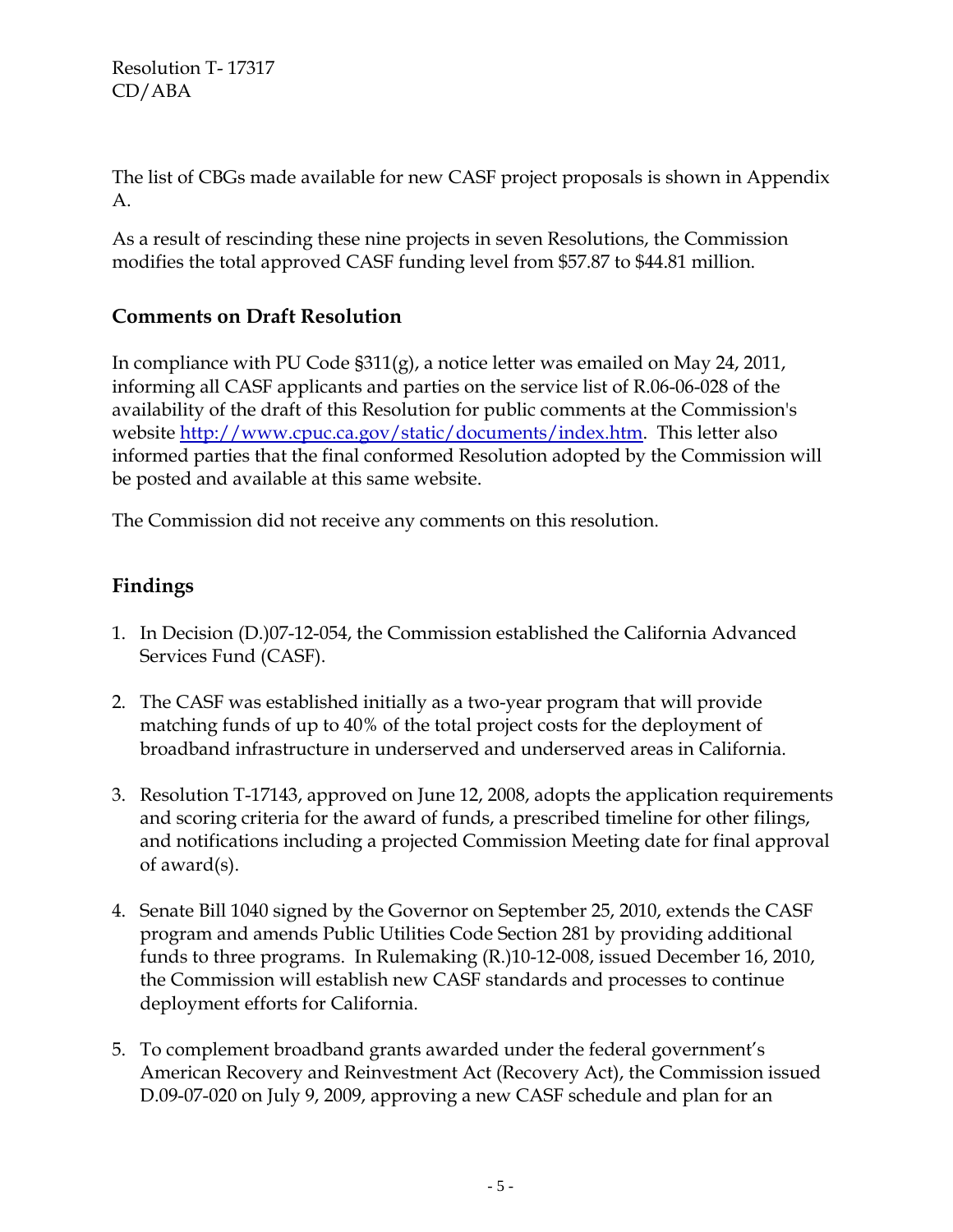> additional round of broadband projects. While retaining the 40% matching grant process, in this Decision the Commission authorized providers an option of seeking a 10% grant from the CASF concurrent with efforts to seek an 80% grant from the Recovery Act fund.

- 6. In administering the program, Communications Division found nine projects which do not require CASF funding due to: a) a recipient opting out of its projects; b) a recipient not availing itself of funding; and c) recipients unable to secure matching Recovery Act funds.
- 7. The Commission should (1) rescind Resolutions T-17196, T-17199, T-17237, T-17240, T-17242, T-17268, and T-17288 for nine specified projects, (2) release the corresponding funding, and (3) release the respective census block groups, except for the census block groups pertaining to Siskiyou Telephone's self-funded Seiad Valley project, to be made available to other applicants**.**
- 8. The Commission should release the amount of \$13,061,002 allocated to nine projects, as follows, and make the funds available to other applicants:

|                               | <b>Resolution</b> | Applicant                                          | <b>Project</b>                                         | County                              | Amount       |
|-------------------------------|-------------------|----------------------------------------------------|--------------------------------------------------------|-------------------------------------|--------------|
| A.                            | T-17196           | AT&T                                               | Irwin                                                  | Merced                              | \$41,411     |
|                               |                   | AT&T                                               | Oakdale                                                | San Joaquin,<br><b>Stanislaus</b>   | \$108,783    |
|                               | T-17199           | AT&T                                               | Carmel                                                 | Monterey                            | \$91,083     |
|                               |                   | AT&T                                               | Madera Acres                                           | Madera                              | \$43,301     |
| <b>B.</b>                     | T-17237           | Siskiyou Telephone                                 | Siskiyou Seiad                                         | Siskiyou                            | \$2,621,824  |
| C.                            | T-17240           | The University<br>Corporation at Monterey<br>Bay   | <b>Central Coast</b><br>Broadband Consortium           | Monterey, San<br>Benito, Santa Cruz | \$4,975,009  |
|                               | T-17242           | Nevada County<br>Economic Resource<br>Council      | Nevada County<br>Connected                             | Nevada, Placer                      | \$1,312,747  |
|                               | T-17268           | Siskiyou County<br>Economic Development<br>Council | <b>SCEDC</b>                                           | Siskiyou                            | \$1,697,029  |
|                               | T-17288           | Redwood Telephone                                  | Northern California<br>Open Community Fiber<br>Network | Del Norte,<br>Humboldt              | \$2,169,815  |
| <b>TOTAL FUNDING RELEASED</b> |                   |                                                    |                                                        |                                     | \$13,061,002 |

9. A notice letter was emailed on May 24, 2011, informing all applicants filing for CASF funding and parties on the service list of R.06-06-028 of the availability of the draft of this Resolution for public comments at the Commission's website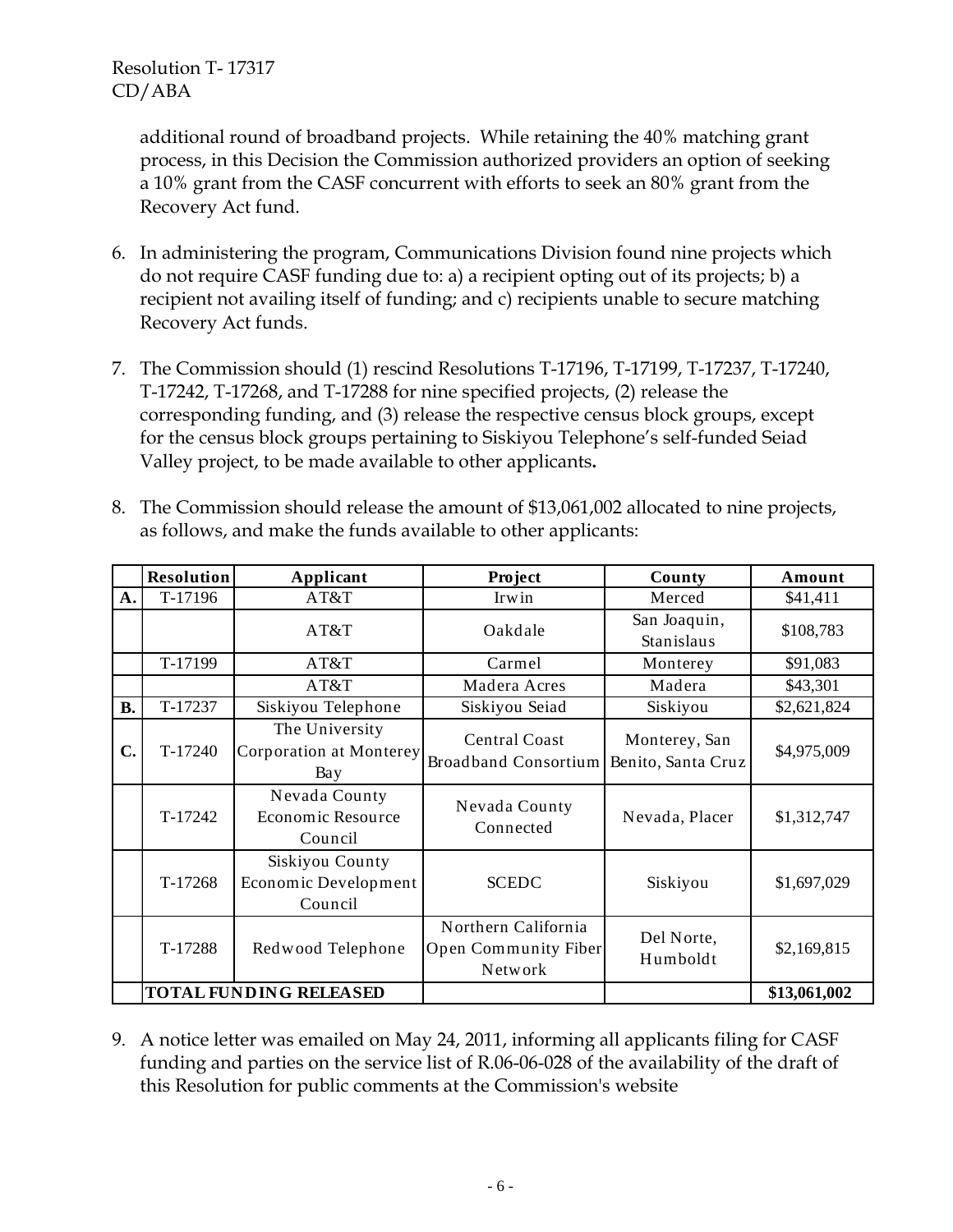> http://www.cpuc.ca.gov/static/documents/index.htm. This letter also informed parties that the final conformed Resolution adopted by the Commission will be posted and available at this same website.

10. The Commission did not receive any comments on this resolution.

# **THEREFORE, IT IS ORDERED that:**

- 1. Resolutions T-17196, T-17199, T-17237, T-17240, T-17242, T-17268, and T-17288 are rescinded, as specified, and census block groups listed in Appendix A are made available to other applicants.
- **2.** The amount of \$13,061,002 allocated to nine projects within these seven Resolutions is released and made available to other applicants.

This Resolution is effective today.

I hereby certify that this Resolution was adopted by the Public Utilities Commission at its regular meeting on June 23, 2011. The following Commissioners approved it:

/s/ Paul Clanon

PAUL CLANON Executive Director

 MICHAEL R. PEEVEY President TIMOTHY ALAN SIMON MICHEL PETER FLORIO CATHERINE J.K. SANDOVAL MARK J. FERRON Commissioners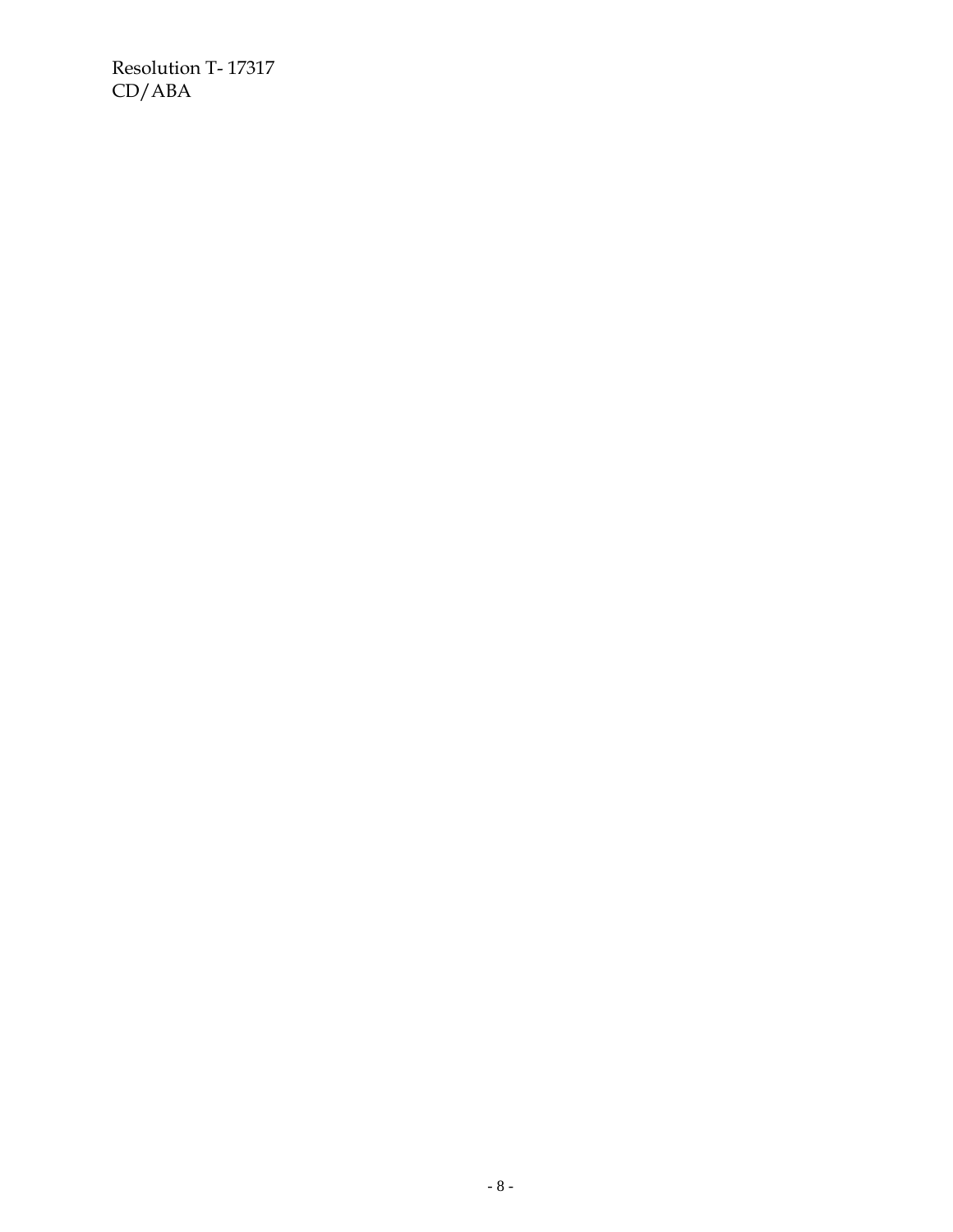#### **APPENDIX A By Resolution/Project Resolution T-17317 List of CBGs Open to New Applicants/Grants**

| <b>Resolution T-17196</b> | <b>Resolution T-17242</b> | <b>Resolution T-17288</b> |  |
|---------------------------|---------------------------|---------------------------|--|
| <b>Underserved</b>        | <b>Underserved</b>        | 60150001011               |  |
| <b>Irwin</b>              | 60570008012               | 60150001012               |  |
| 60470004006               | 60570008013               | 60150001021               |  |
| <b>Oakdale</b>            | 60570009001               | 60150001022               |  |
| 60990001013               | 60610220013               | 60150001031               |  |
| 60770049021               | 60610220014               | 60150001032               |  |
| 60770048002               |                           | 60150001033               |  |
| 60770049024               |                           | 60150001034               |  |
|                           | <b>Resolution T-17268</b> | 60150001035               |  |
|                           | <b>Underserved</b>        | 60150002011               |  |
| <b>Resolution T-17199</b> | 60930001001               | 60150002012               |  |
| <b>Underserved</b>        | 60930002001               | 60150002013               |  |
| <b>Carmel</b>             | 60930003001               | 60150002021               |  |
| 60530110003               | 60930003002               | 60150002022               |  |
| 60530115001               | 60930003003               | 60150002024               |  |
| <b>Madera Acres</b>       | 60930004001               | 60150002031               |  |
| 60390005072               | 60930005001               | 60150101022               |  |
| 60390005073               | 60930005002               | 60230001001               |  |
|                           | 60930005003               | 60230001002               |  |
|                           | 60930006001               | 60230001003               |  |
| <b>Resolution T-17240</b> | 60930701001               | 60230001004               |  |
| <b>Unserved</b>           | 60930701002               | 60230002001               |  |
| 60530108021               | 60930701003               | 60230002002               |  |
| 60530108022               | 60930701004               | 60230002003               |  |
| 60530114001               | 60930702001               | 60230002004               |  |
| 60530114002               | 60930702002               | 60230002005               |  |
| 60530115002               | 60930703001               | 60230002006               |  |
| 60690008004               | 60930703002               | 60230002031               |  |
| 60871009005               | 60930703003               | 60230003001               |  |
| <b>Underserved</b>        | 60930008001               | 60230003002               |  |
| 60530103021               | 60930008002               | 60230003003               |  |
| 60530105041               | 60930008003               | 60230003004               |  |
| 60530108014               | 60930009001               | 60230003005               |  |
| 60530108015               | 60930009002               | 60230004001               |  |
| 60530110003               | 60930009003               | 60230004002               |  |
| 60530110005               | 60930009004               | 60230004003               |  |
| 60530111013               | 60930009005               | 60230005001               |  |
| 60530111021               | 60930009006               | 60230005002               |  |
| 60530113012               | 60930010001               | 60230005003               |  |
| 60530113013               | 60930010002               | 60230005004               |  |
| 60530115001               | 60930010003               | 60230006001               |  |
| 60530124014               | 60930010004               | 60230006002               |  |
| 60690001003               | 60930010005               | 60230006003               |  |
| 60690008003               | 60930011001               | 60230006004               |  |
| 60871009004               | 60930011002               | 60230006005               |  |
| 60871010007               | 60930011003               | 60230007001               |  |
|                           | 60930012001               | 60230007002               |  |